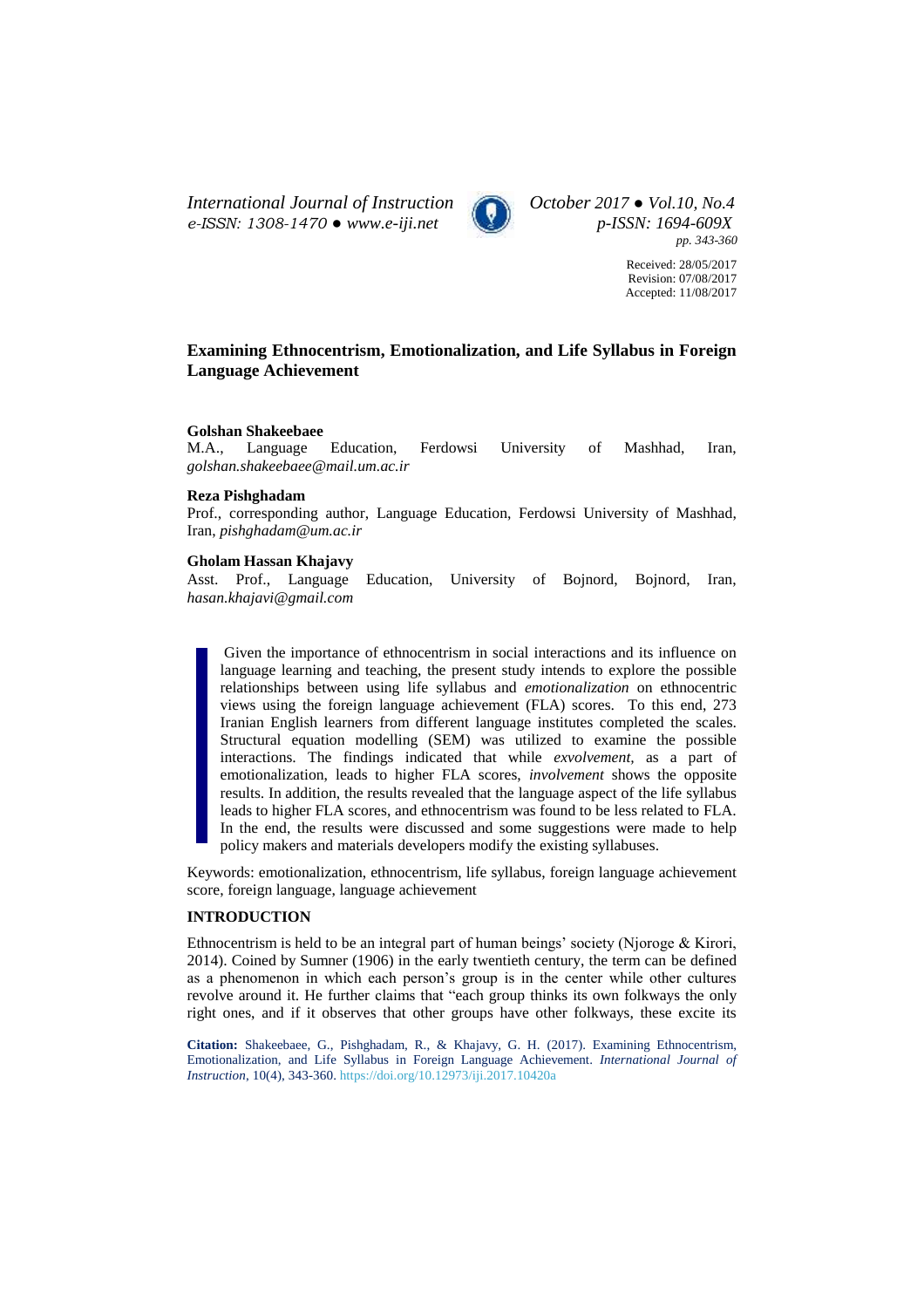scorn" (p.13). Ethnocentrism is considered to be manifested in various social interactions (Perreault & Bourhis, 1999), one of which is learning a foreign language. In fact, it plays a major role in language education, and a large number of studies over the years (e.g., Adorno, Frenkel-Brunswik, Levinson, & Sanford, 1950; Hosseini Fatemi, Khajavy, & Choi, 2016; Jajobovits, 1968; Putnam, 2011) endorse its importance. Such studies have provided empirical supports for the notion that knowing a foreign language may reduce ethnic-related issues such as social distance, stereotyping, and ethnic hostility. Relatedly, Lett (1976) maintained that increasing cross-cultural understanding might decrease ethnocentrism. Thus, learning a foreign language may lead to a better understanding of cross-cultural differences. She further continued that understanding cross-cultural differences can be imparted to students by teachers and their experiences or good teaching materials.

In this regard, it can be claimed that syllabus, "a framework for selecting and designing teaching materials" (Chanie, 2013, p. 69), can be helpful in shaping cross-cultural awareness (Knutson, 2006). A syllabus can be defined as a statement of what is to be learned (Hutchinson & Waters, 1987), including some features such as socio-cultural and communicative activities, flexibility, and coherence (Brumfit, 1984). Syllabuses can be organized in different ways, such as product-oriented or process-oriented (Nunan, 1988). Given the dominance of language issues in these syllabuses (Pishghadam, Zabihi, & Shayesteh, 2015) and the points raised by Freire (1994) on participatory education, Pishghadam and Zabihi (2012) introduced the notion of *life syllabus.* They are of the view that more importance is required to be attached to life rather than language (Pishghadam, Zabihi, & Ghadiri, 2014). In fact, this notion is closely related to *English for life purpose* (ELP), which not only does pay attention to learners' levels of anxiety and depression, but also enhances the learners' emotional and motivational activities (Pishghadam, Zabihi, & Kermanshahi, 2012).

The traces of life syllabus can be found in a newly developed concept proposed by Pishghadam, Tabatabaeyan, and Navari (2013), named *emotioncy*, which is a combination of emotions and frequency of senses. Emotioncy, in its simplest definition, deals with the emo-sensory aspect of learning (Pishghadam Adamson, & Shayesteh, 2013; Pishghadam, Shayesteh, & Rahmani, 2016), which can be inextricably interwoven to real life experiences. In fact, *emotionalization*, which refers to increasing the level of emotioncy by teachers, seems to be intertwined with the life syllabus and ethnocentrism, affecting language learning. With that in mind, we first validate the modified version of ethnocentrism scale designed by Neuliep and McCroskey (1997) to fit our context, and then determine whether there are any significant relationships between ethnocentrism, emotioncy, and life syllabus with regard to foreign language achievement (FLA) scores.

### **LITERATURE REVIEW**

#### **Ethnocentrism**

Each person learns various ways of living from the particular culture that s/he is born into it. When dealing with people from other cultures, one might find him/herself working with different mindsets and norms, which might seem unusual, and even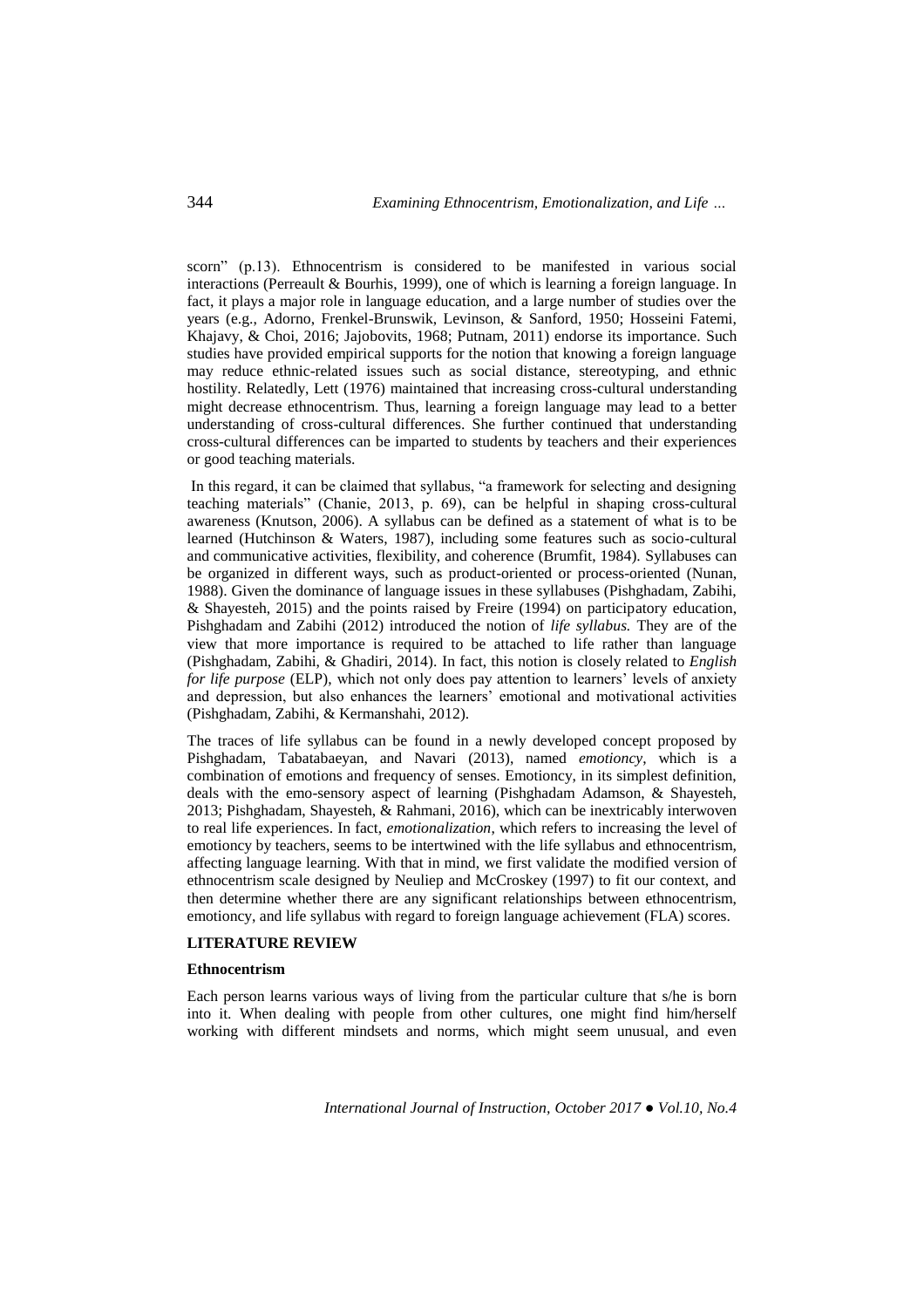sometimes odd. This might lead to negative intercultural experiences, which may consequently cause people to make judgments about cultural groups (Wintergerst  $\&$ McVeigh, 2011). Such negative perceptions of difference might lead to ethnocentrism, in which the new culture is not only odd, but also inferior and even wrong (Atingdui, 2011). In other words, one's own ethnic group is superior to other ethnic groups (Hooghe, 2008). Neuliep, Chaudoir, and McCroskey (2001) claim that ethnocentrism is more common in cosmopolitan societies and causes gaps between in-group and outgroup communities. They also believe that identifying these societies can be beneficial in terms of controlling and decreasing disagreements and conflicts. Ethnocentrism affects the way individuals see different cultures and influences their interactions (Hosseini Fatemi et al., 2016). Relatedly, studies (e.g., Cadd, 1994; Yu & Chia-Fang, 2008) have shown that studying another language familiarizes individuals with the target language's norms and cultures largely, that might reduce the levels of ethnocentrism. In another relevant article, Putnam (2011) indicates that knowledge of a second or foreign language plays a significant role in the learners' intercultural misunderstandings and the levels of ethnocentrism. She also believes when the connection between language and culture is acknowledged, "language students will find their eyes and minds opened to a new world of perspectives, behaviour, and culture" (p. 55). Similarly, Cadd (1994) claims that studying another language may reduce the degree of ethnocentrism, because "teachers of foreign languages emphasize the cross-cultural awareness, openmindedness, and liberation of mind" (p. 144).

#### **Life Syllabus**

Various needs of learners and emergence of different approaches and methods have led syllabus design to undergo numerous changes during the time. Despite the vast body of research on syllabus design, there is no unanimous definition for such a term. In one definition, Matejka and Kurke (1994) considered syllabus as a contract, a plan, a communicative device, and a cognitive map for teachers, and they have concluded that it is important to have it designed with caution. From this perspective, in order to design a syllabus, information from and about learners should be collected, and needs analysis should be conducted to get a more comprehensive understanding (Nunan, 1988).

The unprecedented changes regarding syllabus design have also led to various classifications for syllabus. In one case for example, Nunan (1988) classifies syllabuses as product-oriented and process-oriented. The former term, with its traditional orientation and its roots in linguistics, is applied when the syllabus's objective for a learner is to know a subject as a result of instruction. The latter term refers to a series of actions leading to an end. Here, learners focus on learning experiences. Based on such classification, many studies (e.g., Candlin, 1984) have examined syllabus from different points of view, leading to the conclusion that the content of the class should not be decided apriori and it should occur in the very heat of the moments of the classroom. The other related issue regarding syllabus can be found in the notion that such syllabuses mostly pay attention to the pedagogical aspects of education. In this sense, Pishghadam et al. (2015) believe that promoting life qualities in education is an important factor. They believe that life-related factors such as social relations, human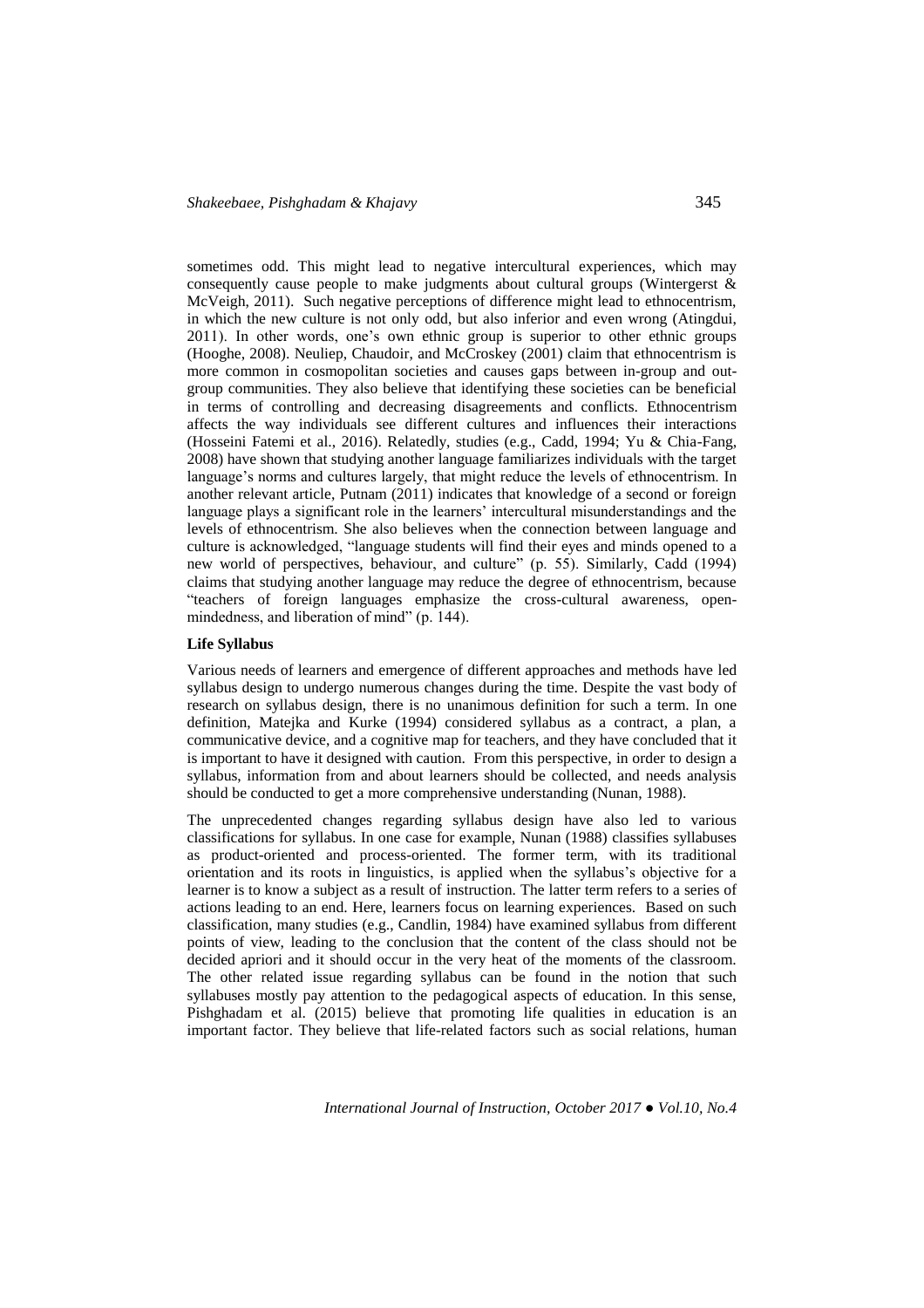rights, and emotional/physical abilities should be taken into account and boosted in educational contexts. Therefore, life syllabus, with its roots in the notion of applied ELT, was proposed by Pishghadam and Zabihi (2012), aiming to go beyond the usual linguistic syllabuses which are normally used in ELT and to present a syllabus that takes life issues into consideration.

Pishghadam (2011) is of the view that learners are expected to learn about life via learning English. Therefore, ELT directs its focus from language-only classes to language-and-life classes. Thus, a language learning classroom must be a class that life issues are noted and taken into consideration (Pishghadam et al., 2015). Moreover, teachers should utilize unique features of classes to improve critical abilities, creativity, social intelligence, emotional intelligence, etc., and to teach a language (Pishghadam, 2011). It seems learning life skills is a practice that deals with individuals' life challenges such as stress, depression, and burnout prior to their educational needs.

#### **Emotionalization**

Substantiating the importance of emotions in language education, and by using Greenspan's (1992) developmental individual-differences relationship-based (DIR) model for first language acquisition, Pishghadam, Adamson, et al. (2013) cast a fresh eye on second language education, and introduced *emotion-based language instruction* (EBLI). The notion of EBLI sheds light on the emotions that learners transfer from their first language to their second language, which is based on the concepts of emotioncy, emotionalization, and *inter-emotionality* (Pishghadam, Adamson, et al., 2013). In this regard, emotionalization can be defined as "establishing emotions for L2 lexical items" (Pishghadam & Shayesteh, 2017, p. 5). To further develop the concept, Pishghadam (2015) divided emotioncy into various kinds and types (see Table 1 for the conceptual definitions).

# Table 1

| Emotioncy    |                 |                                                                                                                                                                                                    |  |  |  |  |
|--------------|-----------------|----------------------------------------------------------------------------------------------------------------------------------------------------------------------------------------------------|--|--|--|--|
| <b>Types</b> | Kinds           | Experience                                                                                                                                                                                         |  |  |  |  |
| Avolvement   | Null            | When an individual has not heard about, seen, or experienced an<br>object or a concept.                                                                                                            |  |  |  |  |
| Exvolvement  | Audio<br>Visual | When an individual has merely heard of a word/concept<br>When an individual has both heard about and seen the item.<br>Kinesthetic When an individual has touched, worked, or played with the real |  |  |  |  |
| Involvement  | Inner           | object.<br>When an individual has directly experienced the word/concept.                                                                                                                           |  |  |  |  |
|              | Arch            | When an individual has done research to get additional<br>information.                                                                                                                             |  |  |  |  |

*Note*. Adapted from "Conceptualizing Sensory Relativism in Light of Emotioncy: A Movement Beyond Linguistic Relativism," by R. Pishghadam, H. Jajarmi, and S. Shayesteh, 2016, *International Journal of Society, Culture and Language,* p.4.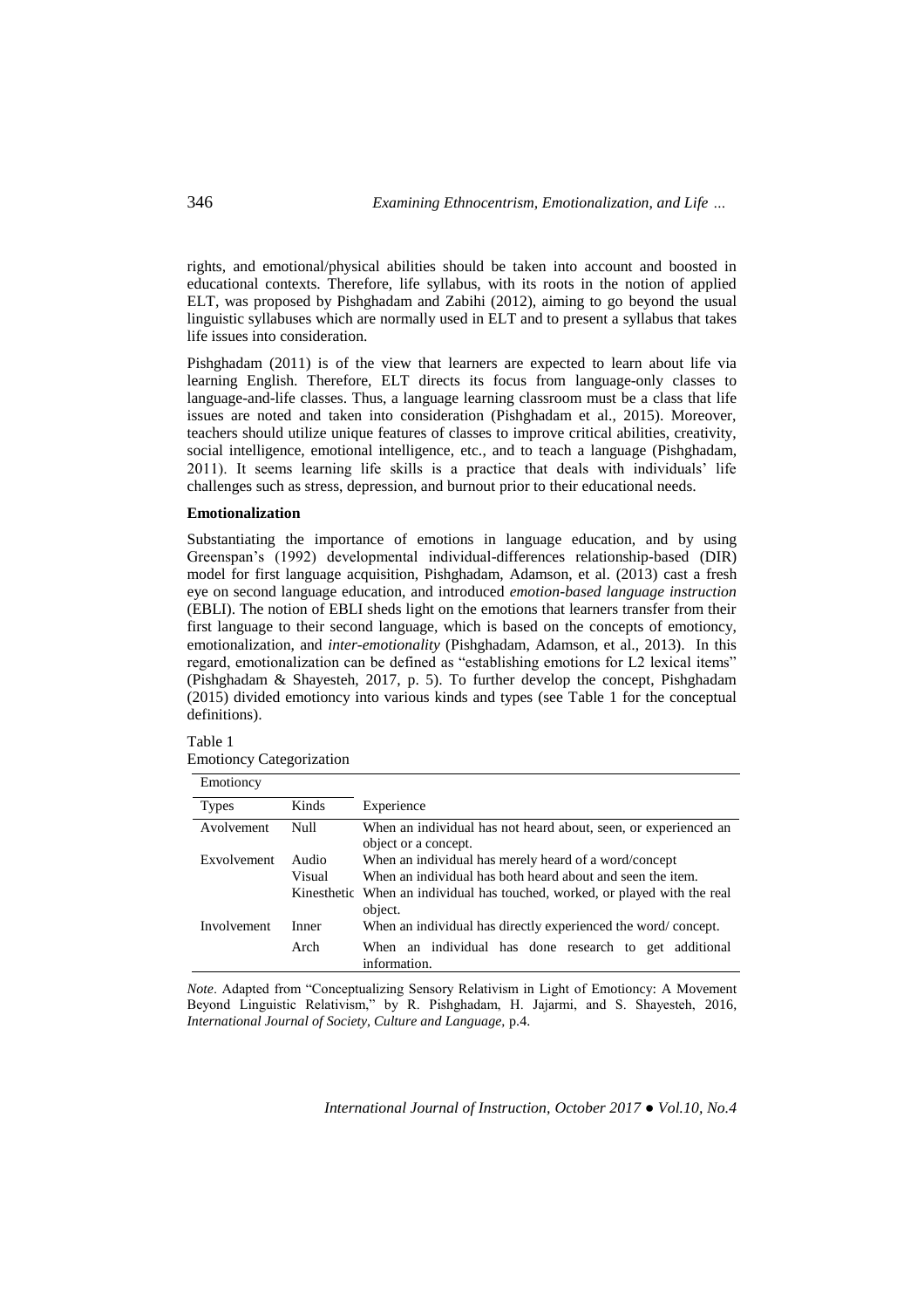In a related article, Pishghadam, Jajarmi, and Shayesteh (2016) introduced the theoretical basis for this newly developed concept through *sensory relativism*, as opposed to cognitive and social constructivism introduced many years ago by Piaget (1954) and Vygotsky (1978), respectively. They presented the continuum of emotioncy (Figure 1) as the following.



## Figure 1

Emotioncy levels. Adapted from "Emotioncy, Extroversion, and Anxiety in Willingness to Communicate in English," by R. Pishghadam, 2016, *the 5th International Conference on Language, Education, and Innovation*. p. 2

As illustrated in Figure 1, with increasing the level of *emotioncy*, the level of comprehension seems to improve. In other words, "the lower-level emotioncy (auditory, visual, & kinesthetic) leads to *exvolvement* since they engage students' emotions from outside, while the upper-level emotioncy (inner & arch) results in *involvement* as they engage learners from inside" (Pishghadam, Baghaei, & Seyednozadi, 2017, p. 130). In addition, *avolvement* indicates null emotioncy, which means the learner has no idea about that specific content (Pishghadam, 2016).

Pedagogically speaking, exvolvement can be related to linguistic and involvement to non-linguistic aspects of the class. To be more specific, involvement can be linked to life syllabus, since the more important a concept is for a person, the deeper s/he gets involved in that given concept. Therefore, it seems involvement leans toward life-related issues because involvement is more related to actual and real-life experiences.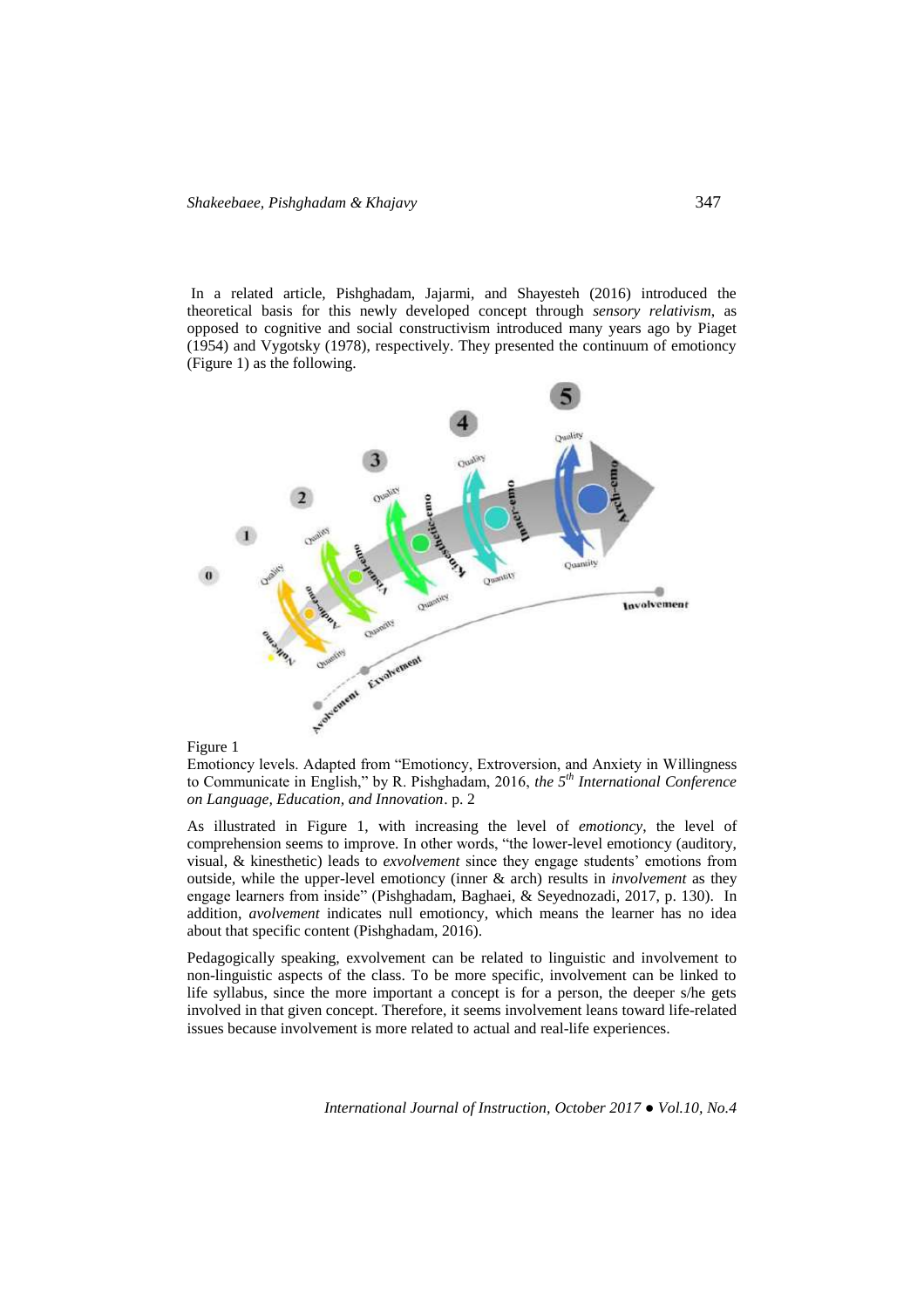## **PURPOSE OF THE STUDY**

As already mentioned, the major objective of the study was to examine the relationships between emotionalization, life syllabus, ethnocentrism, and FLA scores. To this end, we needed valid instruments to measure the learners' attitudes. The scales for life syllabus (original scale, Bahari, 2014; modified version, Shakeebaee, 2016) and emotionalization (Pishghadam, Shayesteh, et al., 2016) were available. However, the developed scale for measuring ethnocentrism (Neuliep & McCroskey, 1997) did not seem to serve the purpose of this study, for it was a general scale not related to academic situations. Therefore, the present study intends to answer the following questions:

Q1. Does the modified version of ethnocentrism scale meet psychometric properties?

Q2. Are there any significant relationships between ethnocentrism, emotioncy, and life syllabus with respect to FLA scores?

### **METHOD**

#### **Participants**

The sample consisted of 273 adult participants (100 males & 173 females) aged 18 to 48  $(M = 26.01, SD = 6.42)$  with Persian as their first language. They were English learners of pre-intermediate to advanced proficiency levels who were studying at six English language institutes in Mashhad, Iran. The sample selection was based on convenience sampling, and the participation was voluntary.

### **Instruments**

#### *Ethnocentrism Scale*

To evaluate the language learners' ethnocentric attitudes, a modified version of ethnocentrism scale, which was originally designed by Neuliep and McCroskey (1997), was used. The original scale has 22 items measured on a five-point Likert-type scale ranging from 1 *(strongly disagree*) to 5 (*strongly agree*). The modified version has the same number of items, but it has been changed to a six-point Likert-type scale ranging from 1 *(strongly disagree*) to 6 (*strongly agree*) to avoid neutrality. The structure and the concept of the questions have not changed, whereas it has been modified to reflect participation in an English class (Appendix 1).

#### *Emotionalization Scale*

To assess the level of the established emotioncy by teachers through students' evaluation, emotionalization scale, which is a 23-item scale (Pishghadam, Rahmani, et al., 2016) measured on a five-point Likert-type scale ranging from 1 (*never*) to 5 (*always*), was used (Appendix 2). In the original study, the reliability using Cronbach's alpha was 0.82. In addition, the scale was validated and the results are presented in the following sections.

#### *Life Syllabus Scale*

To assess the teachers' use of life syllabus through students' evaluation, a 29-item scale (Bahari, 2014; Shakeebaee, 2016), measured by a five-point Likert-type scale ranging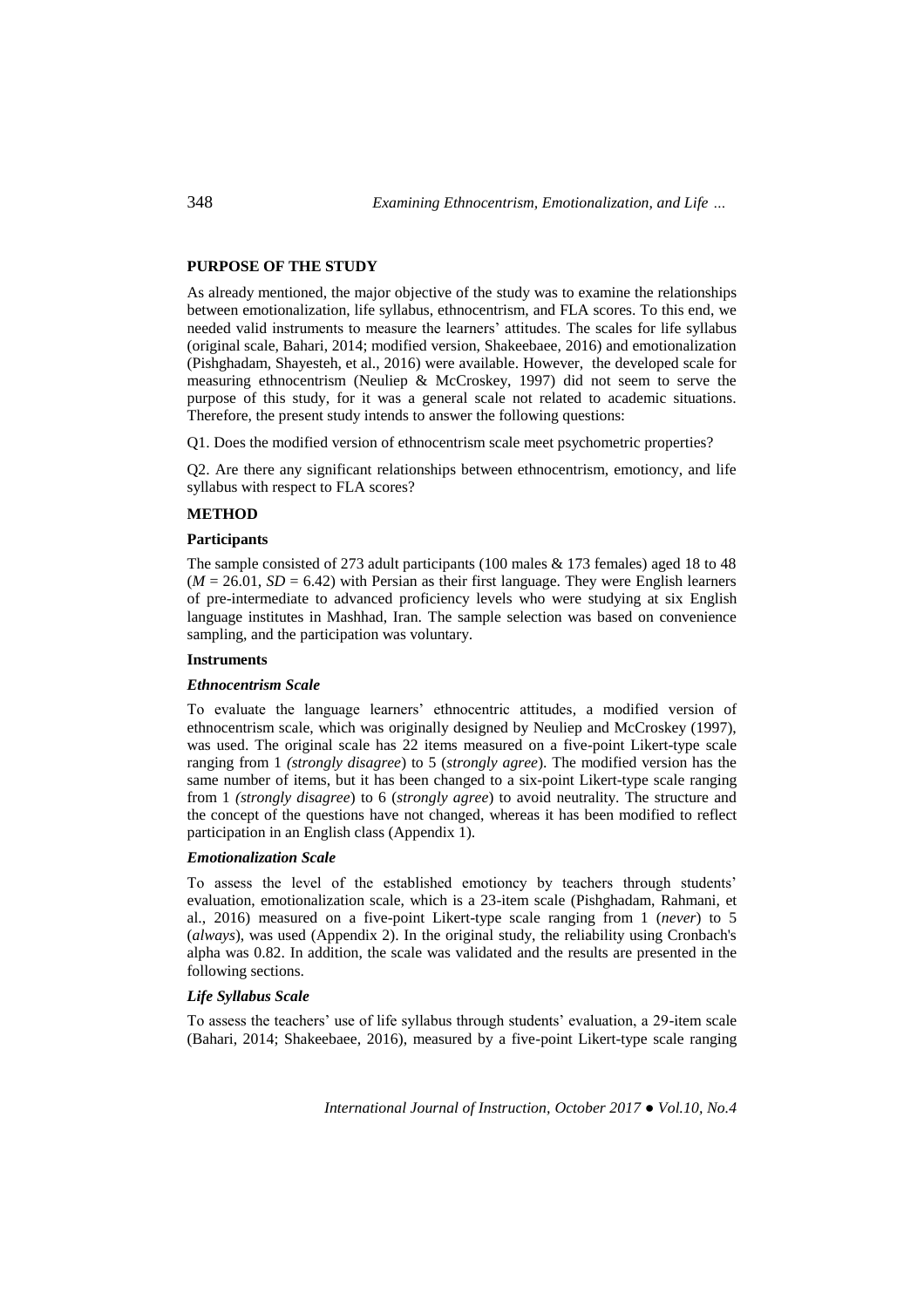from 1 *(strongly disagree*) to 5 (*strongly agree*), was used (Appendix 3). In the original study, the reliability using Cronbach's alpha was 0.88, and the scale was validated through Rasch analysis.

## **Procedure**

Before data collection and based on the related literature, the ethnocentrism scale (Neuliep & McCroskey, 1997) was modified to reflect the class attendance and ethnocentric views. Then, the questions were translated into the learners' mother tongue (Persian). The translated scale was given to two Iranian instructors with a good command of English, and their ideas were considered. The scale was then piloted, and the opinions of the participants in the pilot group were considered.

The data collection was conducted at six different language institutes in Mashhad, a city in the northeast of Iran. The ethnocentrism scale along with emotionalization and life syllabus scales was given to the English learners. To facilitate the process of gathering the data and to make sure that all of the participants would understand the intended meanings, the scales along with the instructions were presented in Persian (the participants' mother tongue). Overall, it took around 15-20 minutes for the participants to complete the scales. Before the administration stage, permission was obtained from the authorities of the institutes. Furthermore, the students were assured that their answers would remain anonymous and their participation was not obligatory. Finally, structural equation modelling (SEM) was used to analyze the data.

# **FINDINGS**

### **Descriptive Statistics**

Before statistical analyses, data screening was performed using IBM SPSS 22. Normal distribution was also checked using skewness and kurtosis indices. Table 2 demonstrates the descriptive results of the scales.

| `able |  |
|-------|--|
|-------|--|

| Descriptive Statistics |            |       |       |                  |                 |          |  |  |  |
|------------------------|------------|-------|-------|------------------|-----------------|----------|--|--|--|
| Scales                 | N of items | M     | SD    | Cronbach's alpha | <b>Skewness</b> | Kurtosis |  |  |  |
| Emotionalization       | 23         | 66.18 | 20.93 | .96              | $-006$          | $-.05$   |  |  |  |
| Ethnocentrism          | $21*$      | 72.38 | 7.49  | .91              | 41              | .03      |  |  |  |
| Life syllabus          | 29         | 79.35 | 14.59 | .89              | .62             | - 39     |  |  |  |

*Note*. \* The original scale includes 22 items, but after conducting exploratory factor analysis (EFA), question number 12 was not loaded in any of the components; therefore, it was omitted.

## **Confirmatory Factor Analysis**

#### *Ethnocentrism Scale*

One part of this study aims at substantiating the construct validity of the ethnocentrism scale. First, exploratory factor analysis (EFA) was used, and the principle component analysis revealed the presence of three components (namely xenophobia, chauvinism, & respect) with eigenvalues exceeding 1. CFA was then used to see if these components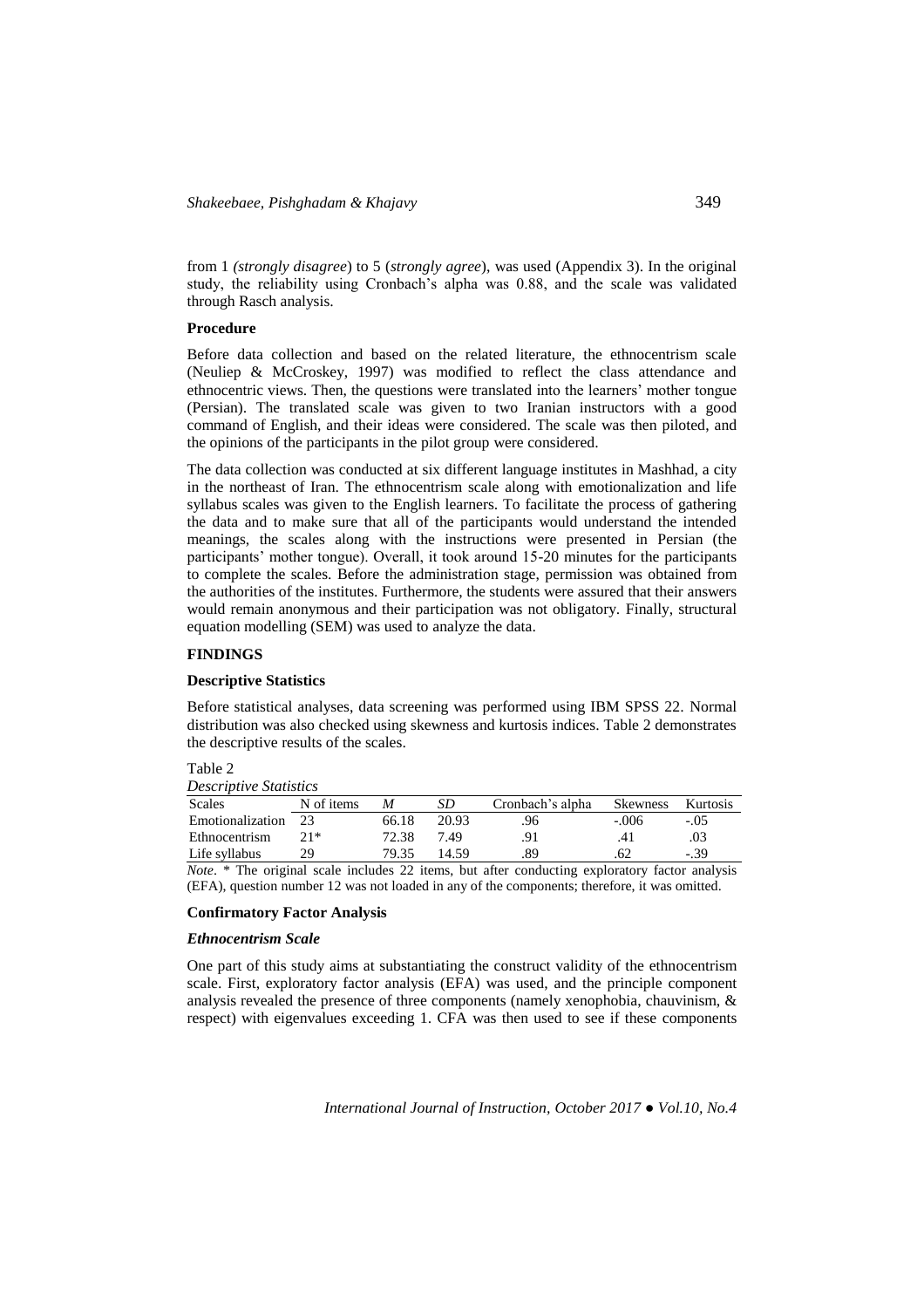

can be confirmed. The association between each component can be seen in Figure 2 and Table 3.

 $Chi-Square=507.69$ ,  $df=186$ ,  $P-value=0.00000$ ,  $RMSEA=0.011$ 

### Figure 2

CFA model for ethnocentrism scale

Generally, if any of mentioned indices are above .90, it can be concluded that the model fits (Kunnan, 1998). According to Table 3, the CFA confirmed the structure of ethnocentrism scale.

Table 3

| Model-Fit Indices for Ethnocentrism Scale |             |       |     |     |       |     |  |  |
|-------------------------------------------|-------------|-------|-----|-----|-------|-----|--|--|
| Indices                                   | $\chi$ 2/df | RMSEA | NFL | GFI | - IEI | CFI |  |  |
| Acceptable fit                            | 2.73        | 1.0   |     |     |       |     |  |  |

## *Interactions of the Scales*

Similar to the ethnocentrism scale, model fit indices were examined for this scale. Based on the obtained results (Table 4), the model fits the data adequately and confirms the structure of the scale.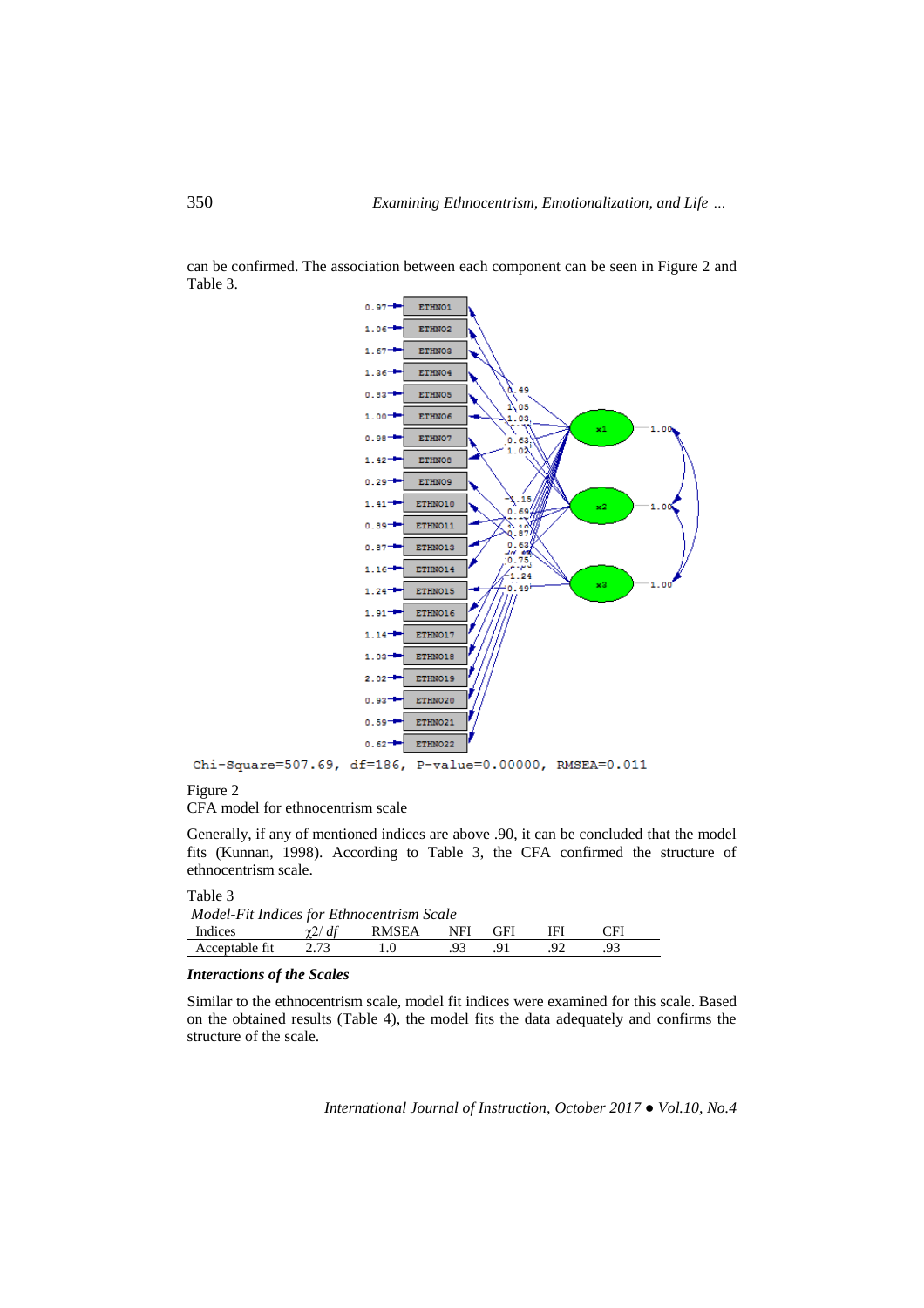Table 4

| Model-Fit Indices  |       |          |          |             |          |  |  |
|--------------------|-------|----------|----------|-------------|----------|--|--|
| $\gamma$ 2/df      | 'MSFA |          | GFI      | וכו<br>11 1 | וחי      |  |  |
| າ ວດ<br>$\sim$ . O | 0.07  | $\Omega$ | $\Omega$ |             | $\alpha$ |  |  |

As it can be seen in Figure 3, there is no significant relationship between ethnocentrism and FLA scores. However, the path from involvement to score is negative and significant ( $\beta$  = -.54, p < .05). Besides, there is a positive and significant relationship between exvolvement and score ( $\beta$  = .70, p < 0.05). Another significantly negative path was seen between life syllabus and score ( $\beta$  = -.20, p < 0.05).



Figure3

The schematic representation of the relationships among life syllabus, emotionalization, and ethnocentrism regarding FLA score.

*Note.* All paths except ethnocentrism to score are significant at least at *p<.05.*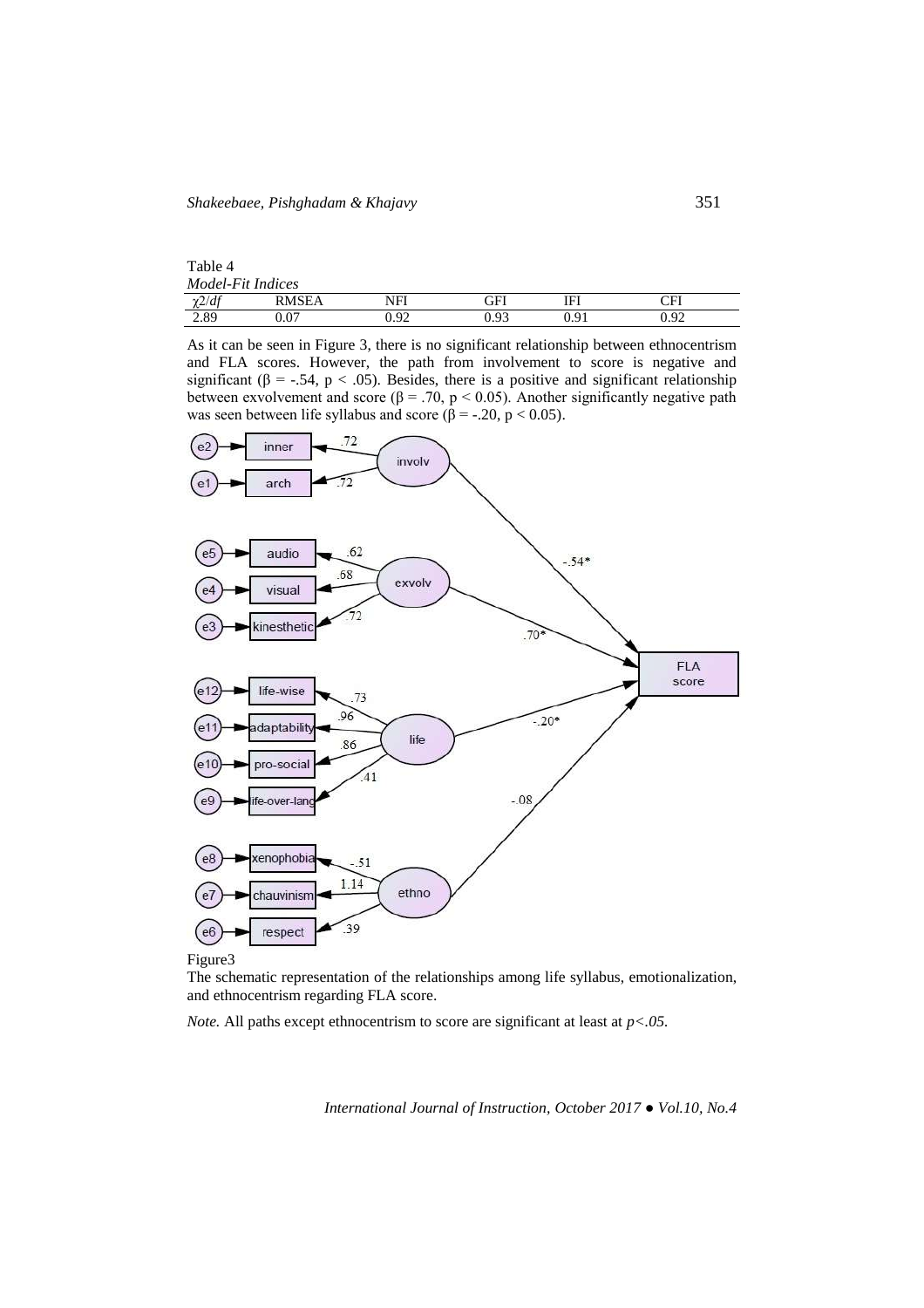## **DISCUSSION**

As already mentioned, the major objectives of the present study were to validate the modified version of ethnocentrism scale designed by Neuliep and McCroskey (1997), and to determine if there are any significant relationships between ethnocentrism, emotioncy, and life syllabus with regard to FLA scores.

As the outcomes of the study revealed, there is a negative relationship between involvement, as a component of emotioncy, and FLA scores. This set of finding is in line with Pishghadam, Seyednozadi, and Zabetipour's (in press) study on emotionalization and life syllabus, in which they have found that exvolvement leads to higher achievement scores, while involvement leads to lower scores. Apparently, involvement subscales (i.e., inner & arch) do not necessarily lead to a higher achievement score. Pishghadam, Shayesteh, et al. (2016) claim that in the emotioncy hierarchy, inner and arch include carrying out surveys, finding online friends, and so forth. It is speculated that while doing these activities may increase the level of emotioncy toward a specific linguistic concept, absence of some facilities, including online access to web sites, lack of time, and reluctance on the side of students may lead to this negative relationship. It seems that conducting such activities digress students and teachers' attention from covering the book, which is the focus of the class.

Moreover, exvolvement subscales (i.e., audio, visual, & kinaesthetic), and their related activities are frequently used by the teachers. Therefore, they may affect the obtained scores. In fact, the positive relationship between exvolvement and the score endorses the popularity of exvolvement-related activities over the involvement-related ones. Another reason might be the fact that the involvement-related activities are not as available as those of exvolvement ones. In other words, every teacher has access to books, pictures, and audio files, but due to many reasons such as limited sources of time and money, not everyone can run involvement-related activities. It is worth mentioning that such activities may affect teachers' success and may lead to a more vivid class, but does not necessarily guarantee students' better performance. Moreover, many learners are reluctant to get involved in involvement-related activities.

With respect to the negative relationship between life syllabus and FLA scores, it should be mentioned that the test used to obtain the FLA scores was based on a productoriented syllabus. As life syllabus is not a product-oriented syllabus, it may not lead to a better FLA score in a test that intends to measure the final products, and the obtained negative relationship between life syllabus and FLA scores can be justified in this vein. In other words, product-oriented syllabuses are those which merely aim at acquiring knowledge and skills (Nunan, 1988); therefore, as the exam was only based on the book, it only included linguistic aspects.

Regarding ethnocentrism, no significant relationship was found between ethnocentric views and FLA scores. This finding may indicate that ethnocentrism does not affect language performance. One possible line of justification for this finding is that English is a foreign language in Iran and therefore, is not spoken outside the classroom. In fact, little contact with real English may be a factor in supporting ethnocentric views.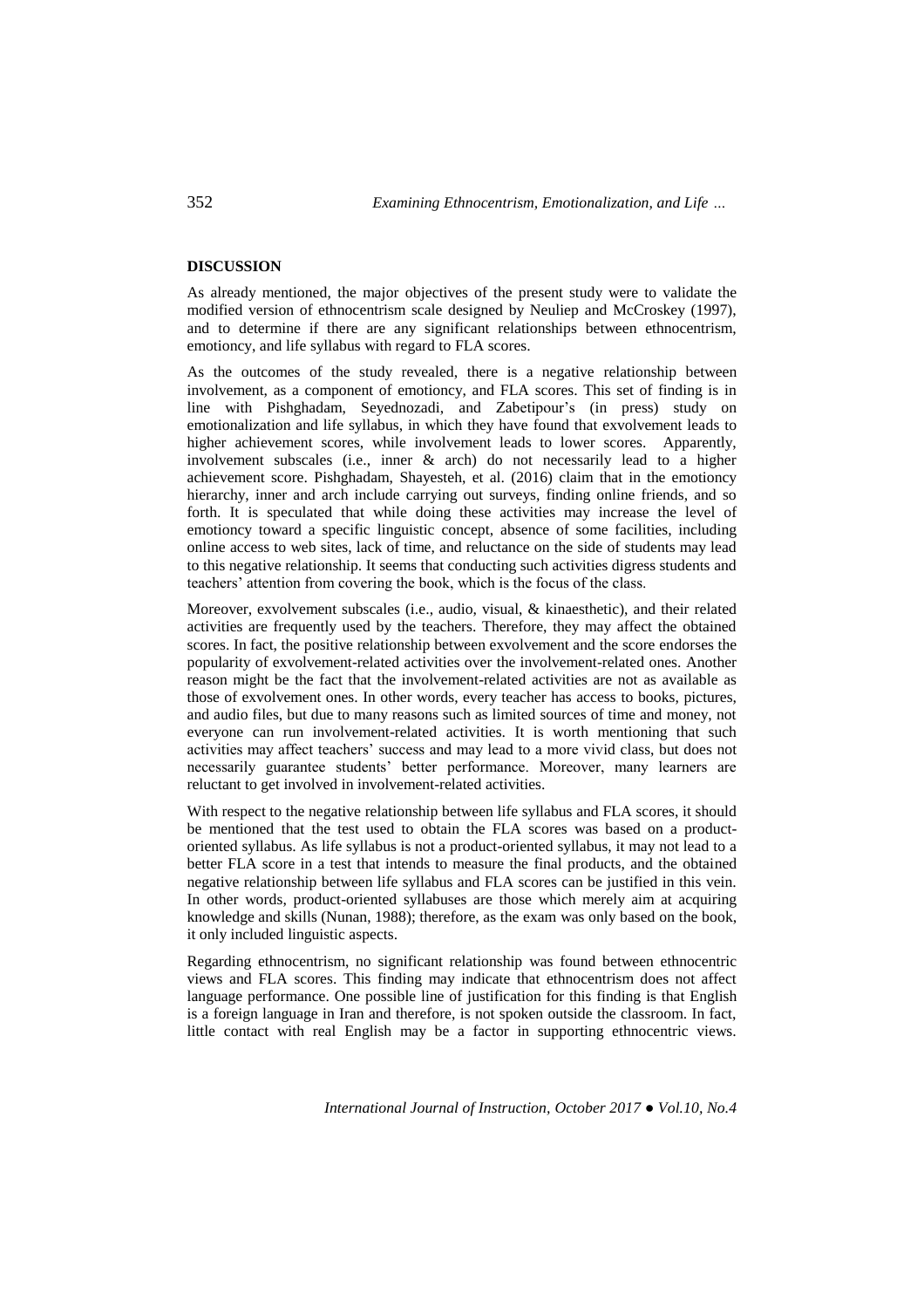Moreover, since Iranians are mostly religious, they may stick hard to their beliefs and resist any changes in ethnocentrism.

## **CONCLUSION AND IMPLICATIONS**

Results of the analysis indicated that more involvement and more use of life syllabus might lead to higher scores. It is suggested that teachers talk to learners about such activities to prevent misunderstandings. In other words, it is suggested that teachers state the rationale behind doing extracurricular activities to motivate learners. This claim is in line with Dörnyei's (1994) learning-specific motivational components, in which he considers learning tasks as a course-specific motivational component. He further states that relevance is the extent that a learner may feel the instruction is related to personal needs. Therefore, it can be concluded that if learners know about the logic behind involvement-related tasks (i.e., conducting interviews, doing research on topics, etc.), they do not consider them as laborious and time-consuming. Furthermore, as life syllabus merges language learning into life-related issues (Pishghadam & Zabihi, 2012), teachers should take advantages of the schizophrenic nature of English classes to help learners create or keep identities (Pishghadam, 2011). Teachers can also make students alert about the pros of foreign cultures and nativize them to enrich the home culture and prevent cultural derichment (Pishghadam et al., 2015), and this cannot be achieved unless some modifications are made in the current syllabuses and methods.

All in all, the present study was based on statistical methods such as SEM and CFA, which intended to explore the roles of life syllabus, emotionalization, and ethnocentric views of EFL learners in Iran. Like all studies, the present study is certainly not without limitations. One of the limitations is related to the small sample size, which restricts the generalization of the obtained findings. As the ethnocentric view and score did not have a significant relationship, further studies are needed to investigate the possible reasons. Since the age of students seems to play a role in this study, it is suggested that further similar studies be carried out to focus on this important variable. Moreover, although the ethnocentrism scale measured the level of ethnocentrism after attending English classes, it is advised to design a study in which the level of ethnocentrism is measured before and after class attendance to get to more reliable results. Furthermore, the present study did not show which part of life syllabus and emotionalization scales are specifically related to ethnocentric views. In this regard, further studies need to be conducted to determine which aspects of the scales mentioned above lead to ethnocentric views. It is advised to conduct a qualitative phase such as interviews and think-aloud procedures to obtain more comprehensive and generalizable results.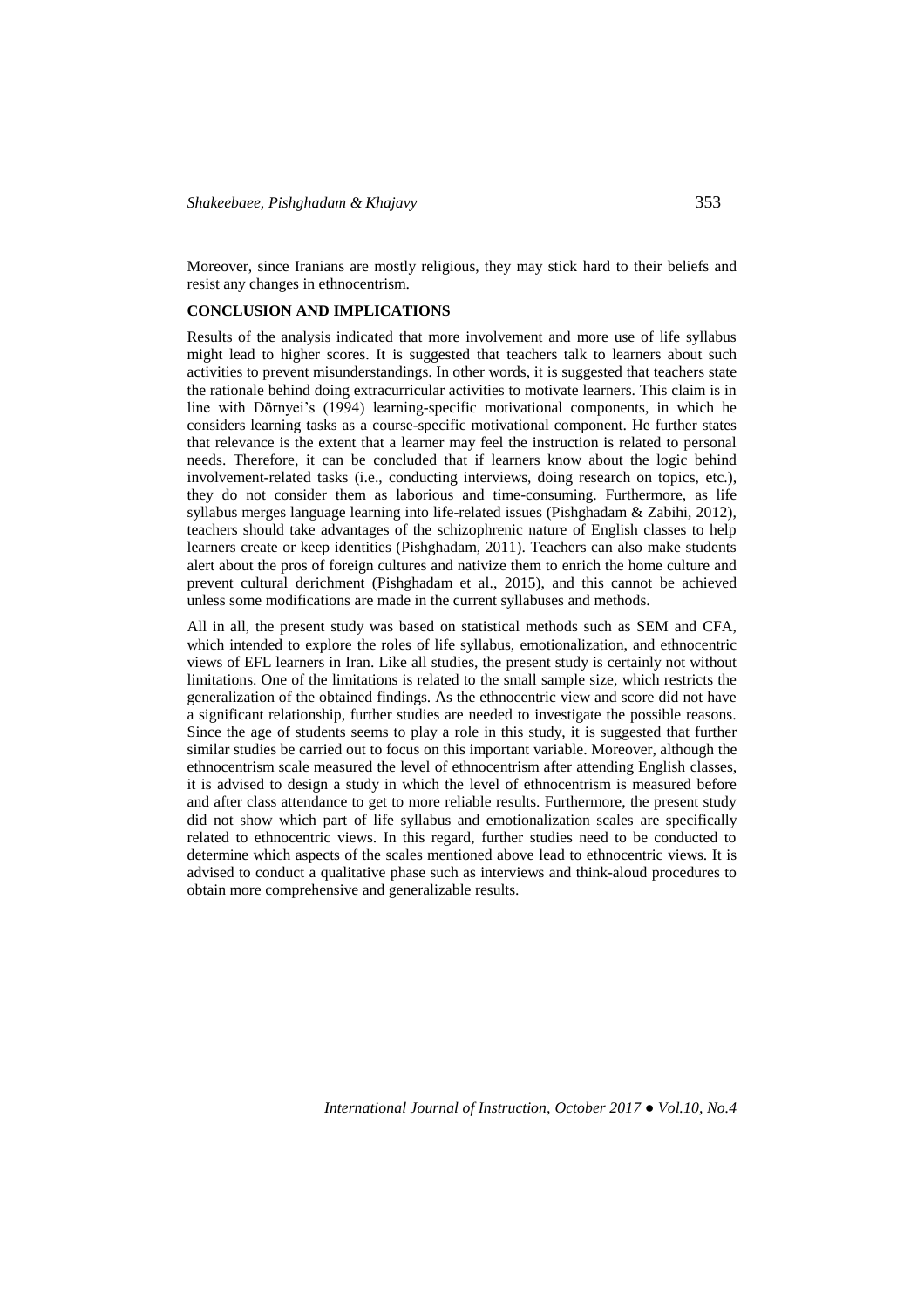### **REFERENCES**

Adorno, T. W., Frenkel-Brunswik, E., Levinson, D. J., & Sanford, R. N. (1950). *The authoritarian personality*. Retrieved **from** <http://www.ajcarchives.org/main.php?GroupingId=6490>

Atingdui, N. (2011). Ethnocentrism. In S. Goldstein & J. A. Naglieri (Ed), *Encyclopedia of child behavior and development* (pp. 607-608). London: Springer.

Bahari, N. (2014). *Constructing and validating a scale of educational English language teacher* (Unpublished master thesis). Ferdowsi University of Mashhad, Iran.

Brumfit, G. J. (1984). *General English syllabus design*. Oxford: Pergamon Press.

Cadd, M. (1994). An attempt to reduce ethnocentrism in the foreign language classroom. *Foreign Language Annals*, *27*(2), 143-160.

Chanie, B. S. (2013). Conceptions about language syllabus and textbook-based instructions: TEFL graduate students in focus. *Online Journal of Education Research*, *2*(4), 66-71.

Dörnyei, Z. (1994). Motivation and motivating in the foreign language classroom. *The Modern Language Journal*, *78*(3), 273-284.

Freire, P. (1994). *Pedagogy of the oppressed*. London: Continuum.

Greenspan, S. I. (1992). *Infancy and early childhood: The practice of clinical assessment and intervention with emotional and developmental challenges*. Madison, CT: International Universities Press.

Hooghe, M. (2008). Ethnocentrism. In W. A. Darity (Ed*.), International encyclopedia of the social sciences* (pp. 11–12). Detroit: Gale.

Hosseini Fatemi, A., Khajavy, G. H., & Choi, C. W. (2016). Testing a model of intercultural willingness to communicate based on ethnocentrism, ambiguity tolerance and sensation seeking: The role of learning English in Iran. *Journal of Intercultural Communication Research, 45*(4), 1-15.

Hutchison T., & Waters A. (1987). *English for specific purposes*. Cambridge: Cambridge University Press.

Jakobovits, L. A. (1968). Dimensionality of compound-coordinate bilingualism. *Language Learning*, *18*(3), 29-56.

Knutson, E. (2006). Cross-cultural awareness for second/foreign language learners. *Canadian Modern Language Review*, *62*(4), 591-610.

Kunnan, A. J. (1998). An introduction to structural equation modelling for language assessment research. *Language Testing*, *15*(3), 295-332.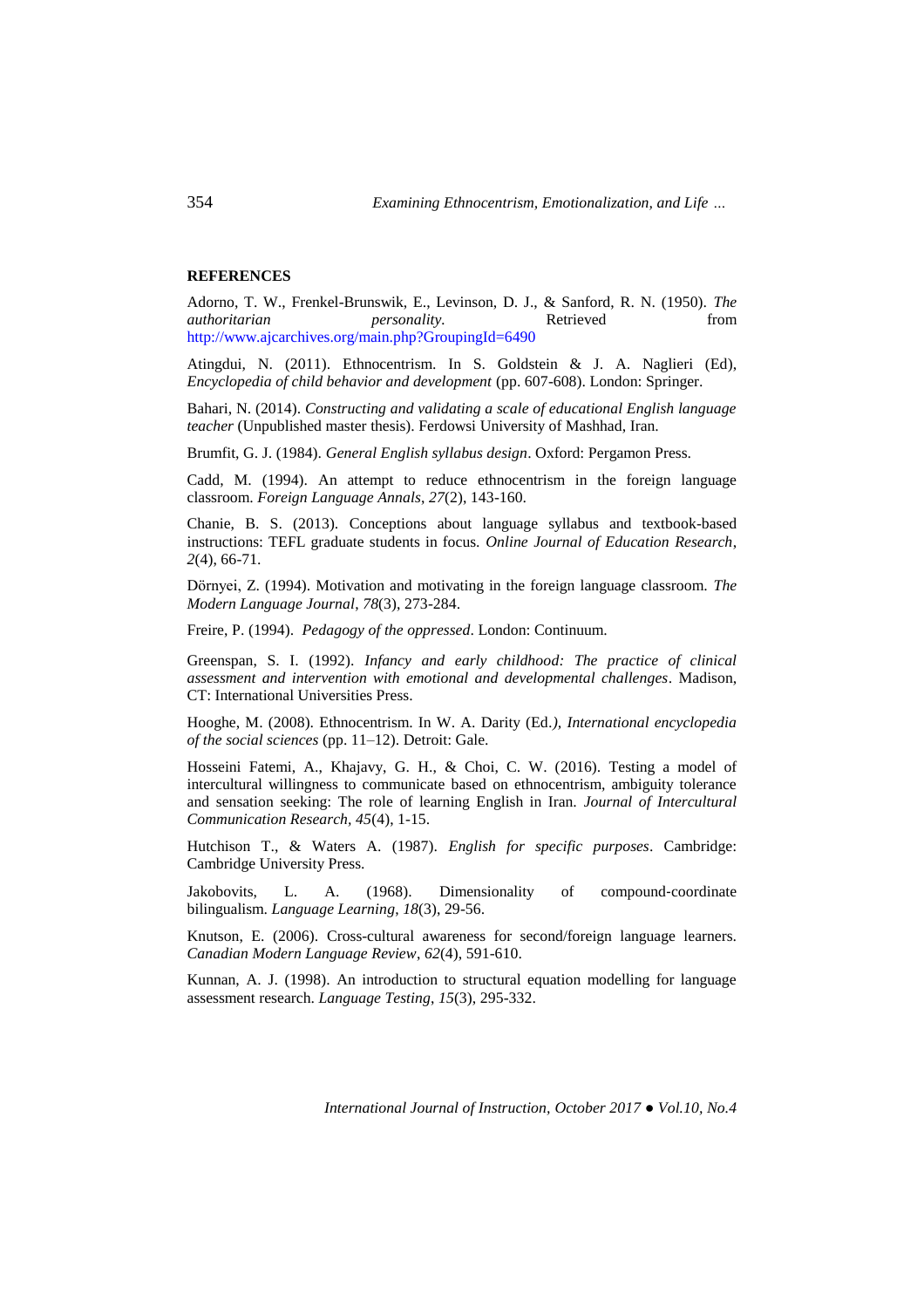Lett, J. A. (1976). *The relationship of foreign language study to close-mindedness and ethnocentrism among selected secondary school students* (Doctoral dissertation). Retrieved fro[m https://etd.ohiolink.edu/rws\\_etd/document/get/osu1345748959/inline](https://etd.ohiolink.edu/rws_etd/document/get/osu1345748959/inline)

Matejka, K., & Kurke, L. B. (1994). Designing a great syllabus. *College Teaching*, *42*(3), 115-117.

Neuliep, J. W., & McCroskey, J. C. (1997). The development of intercultural and interethnic communication apprehension scales. *Communication Research Reports, 14*(2), 385-398.

Neuliep, J. W., Chaudoir, M., & McCroskey, J. C. (2001). A cross-cultural comparison of ethnocentrism among Japanese and United States college students. *Communication Research Reports, 18*(2), 137-146.

Njoroge, M. W., & Kirori, G. N. (2014). Ethnocentrism: Significance and effects on Kenyan society. *African Journal of Political Science and International Relations*, *8*(9), 356-367.

Nunan, D. (1988). *Syllabus design.* Oxford: Oxford University Press.

Perreault, S., & Bourhis, R. Y. (1999). Ethnocentrism, social identification, and discrimination. *Personality and Social Psychology Bulletin*, *25*(1), 92-103.

Piaget, J. (1954). *The construction of reality in the child.* New York: Basic Books.

Pishghadam, R. (2011). Introducing applied ELT as a new approach in second/ foreign language studies. *Iranian EFL Journal, 7*(6), 8-14.

Pishghadam, R. (2015, October). *Emotioncy in language education: From exvolvement to involvement.* Paper presented at the 2<sup>nd</sup> Conference on Interdisciplinary Approaches on Language Teaching, Literature, and Translation Studies. Ferdowsi University of Mashhad, Iran.

Pishghadam, R. (2016, May). *Emotioncy, extroversion, and anxiety in willingness to communicate in English*. Paper presented at the 5<sup>th</sup> International Conference on Language, Education, and Innovation, London, England.

Pishghadam, R., & Shayesteh, S. (2017). The consolidation of life issues and language teaching on the life-language model of emotioncy. *Humanising Language Teaching*, *19*(1), 1-14.

Pishghadam, R., & Zabihi, R. (2012). Life syllabus: A new research agenda in English language teaching. *TESOL Arabia Perspectives*, *19*(1), 23-27.

Pishghadam, R., Adamson, B., & Shayesteh, S. (2013). Emotion-based language instruction (EBLI) as a new perspective in bilingual education. *Multilingual Education, 3*(9), 1-16.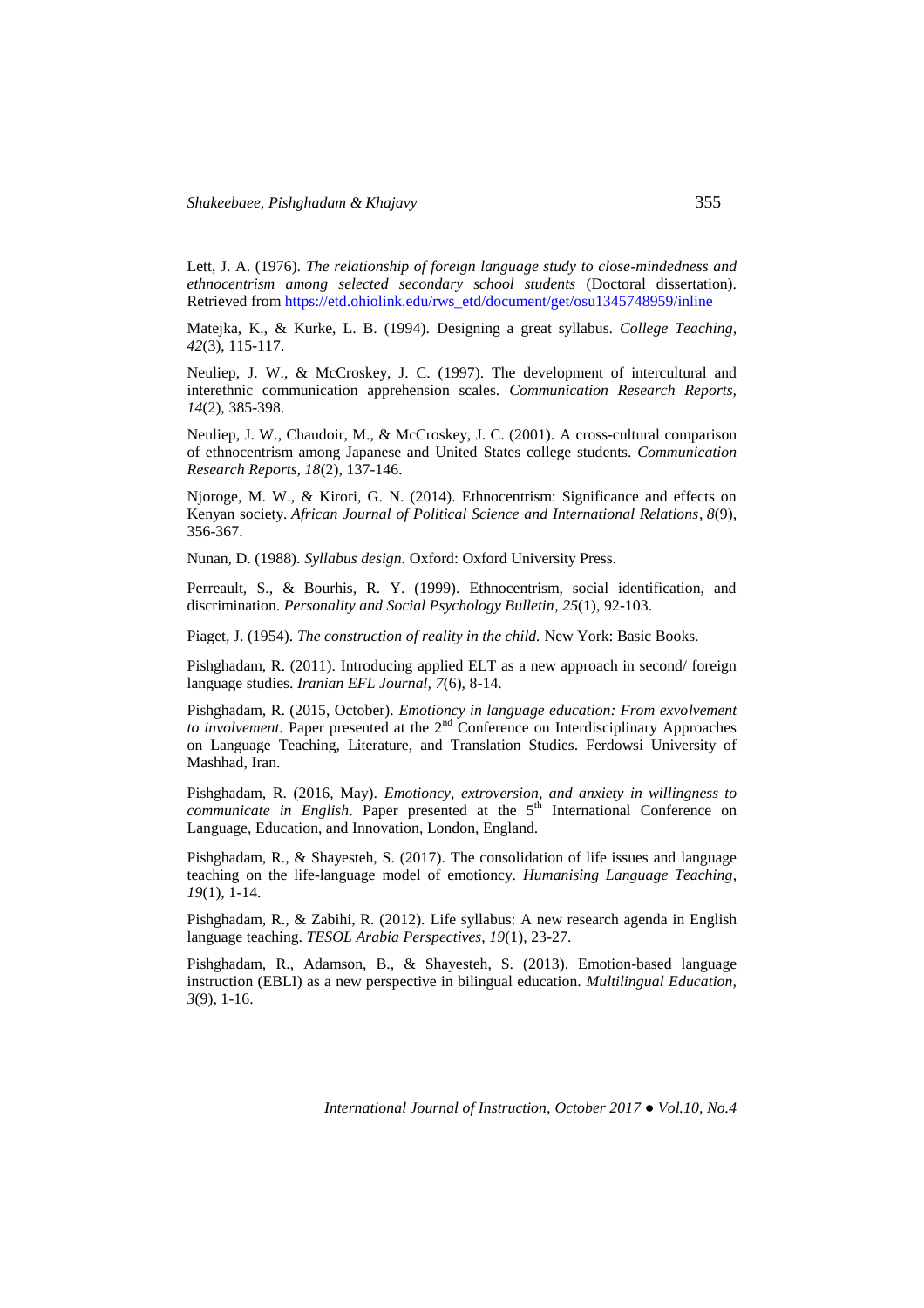Pishghadam, R., Baghaei, P., & Seyednozadi, Z. (2017). [Introducing emotioncy as a](http://profdoc.um.ac.ir/paper-abstract-1056300.html)  [potential source of test bias: A mixed Rasch modeling study,](http://profdoc.um.ac.ir/paper-abstract-1056300.html) *International Journal of Testing, 17*(2), 127-140.

Pishghadam, R., Jajarmi, H., & Shayesteh, S. (2016). Conceptualizing sensory relativism in light of emotioncy: A movement beyond linguistic relativism. *International Journal of Society, Culture & Language, 4*(2), 11-21.

Pishghadam, R., Seyednozadi, Z., & Zabetipour, M. (in press). Examining teacher credibility and academic achievement in light of emotionalization and life syllabus. *International Journal of Pedagogies and Learning.*

Pishghadam, R., Shayesteh, S., & Rahmani, S. (2016). Contextualizationemotionalization interface: A case of teacher effectiveness. *International and Multidisciplinary Journal of Social Sciences, 5*(6), 1-22.

Pishghadam, R., Tabatabaeyan, M. S., & Navari, S. (2013). *A critical and practical analysis of first language acquisition theories: The origin and development*. Mashhad, Iran: Ferdowsi University of Mashhad.

Pishghadam, R., Zabihi, R., & Ghadiri, M. (2014). Teachers' feedback on EFL students' writings: A linguistic or life syllabus perspective. *Humanising Language Teaching*, *16*(1), 1-18.

Pishghadam, R., Zabihi, R., & Kermanshahi, P. (2012). Educational language teaching: A new movement beyond reflective/critical teaching. *Life Science Journal, 9*(1), 892– 899.

Pishghadam, R., Zabihi, R., & Shayesteh, S. (2015). *Applied ELT: A movement beyond applied linguistics*. Iran: Khate Sefid Publications.

Putman, W. (2011*). A sociocultural approach to ESL for adult learners* (master's thesis). Retrieved fro[m http://digitalcommons.usu.edu/gradreports/12](http://digitalcommons.usu.edu/gradreports/12)

Shakeebaee, G. (2016). *Life syllabus and emotionalization in molding ethnocentric views: A case of Iranian EFL learners* (Unpublished master's thesis). Ferdowsi University of Mashhad, Mashhad, Iran.

Sumner, W. G. (1906). *Folkways: A study of the sociological importance of usage.*  Boston, MA: Ginn.

Vygotsky, L. S. (1978). *Mind in society: The development of higher psychological processes*. Cambridge: Harvard University Press.

Wintergerst, A. C., & McVeigh, J. (2011). *Tips for teaching culture: Practical approaches to intercultural communication*. NY: Pearson.

Yu, L., & Chia-Fang, H. (2008). Willingness to communicate in intercultural interactions between Chinese and Americans. *Journal of Intercultural Communication Research, 37*(2), 75–88.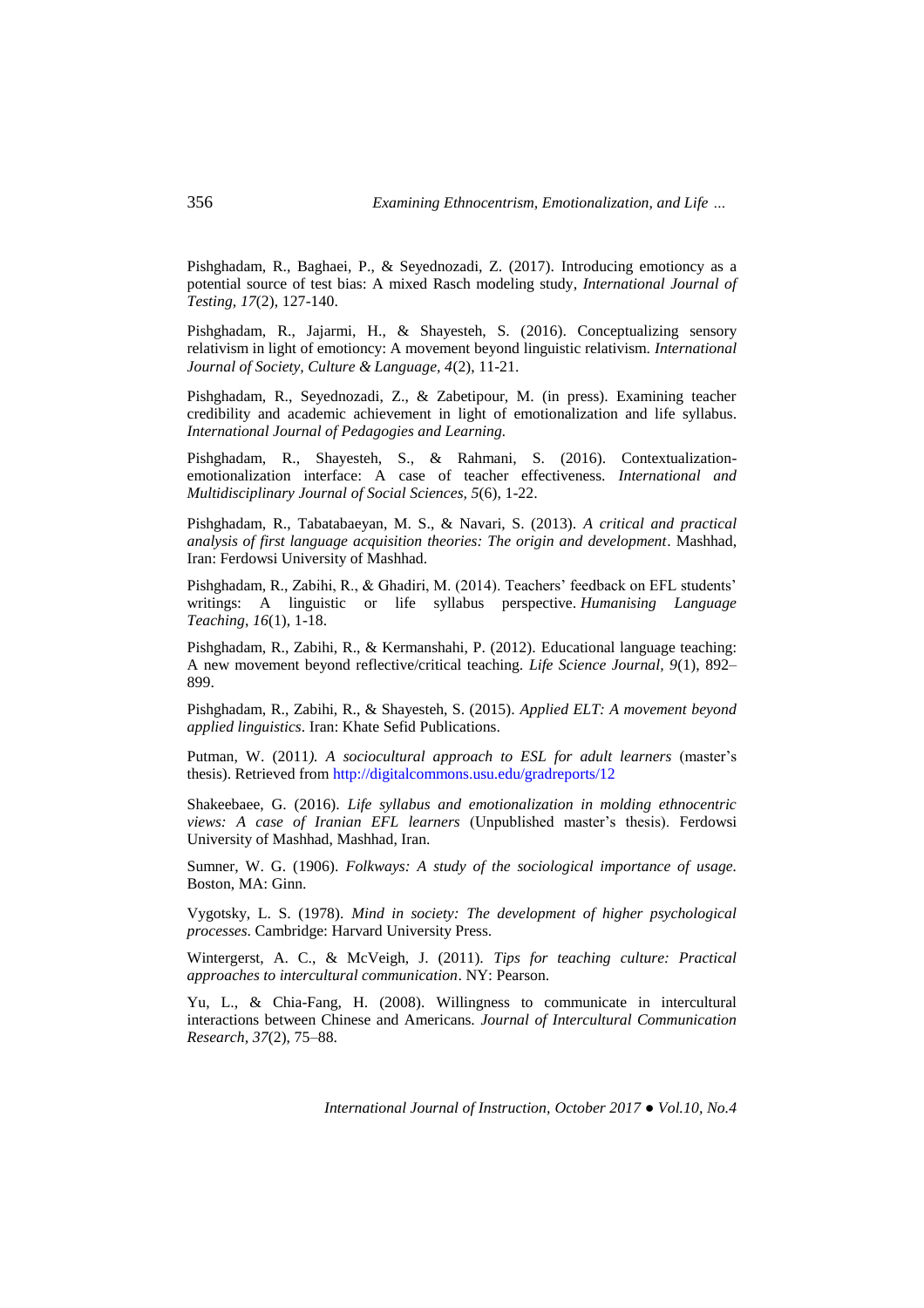# *Shakeebaee, Pishghadam & Khajavy* 357

# **Appendices**

**Appendix 1**

# **Sample items of the ethnocentrism scale**

|                                                                                                         | Strongly<br>agree | Agree | Somehow<br>agree | Somehow<br>disagree | Disagree | Strongly<br>disagree |
|---------------------------------------------------------------------------------------------------------|-------------------|-------|------------------|---------------------|----------|----------------------|
| When I am in the class, I feel my<br>culture is better than other cultures.                             |                   |       |                  |                     |          |                      |
| By attending English classes, I feel I<br>cannot trust people from other<br>races.                      |                   |       |                  |                     |          |                      |
| By<br>attending<br>class,<br>have<br>understood that my own race does<br>not know what is good for them |                   |       |                  |                     |          |                      |

# **Appendix 2**

# **Sample Items of the emotionalization scale**

|                                                                | Never | Rarely | Sometimes | Often | Always |
|----------------------------------------------------------------|-------|--------|-----------|-------|--------|
| Audio:                                                         |       |        |           |       |        |
| My teacher makes us listen to the shared experiences about     |       |        |           |       |        |
| different concepts (in pairs or in groups)                     |       |        |           |       |        |
| Visual:                                                        |       |        |           |       |        |
| My teacher does not use pictures to elaborate on new concepts. |       |        |           |       |        |
| Kinesthetic:                                                   |       |        |           |       |        |
| My teacher makes us play games to deepen our understanding of  |       |        |           |       |        |
| some concepts.                                                 |       |        |           |       |        |
| Inner:                                                         |       |        |           |       |        |
| My teacher makes us simulate (copy) certain situations.        |       |        |           |       |        |
| Arch:                                                          |       |        |           |       |        |
| My teacher wants us to do some research on certain new         |       |        |           |       |        |
| concepts and present it in the class.                          |       |        |           |       |        |

# **Appendix 3**

# **Sample items of the life syllabus scale**

|                                                | Strongly agree | Agree | Neutral | Disagree | Strongly disagree |
|------------------------------------------------|----------------|-------|---------|----------|-------------------|
| My teacher tries to nourish critical thinking. |                |       |         |          |                   |
| My teacher does not care about ethical issues. |                |       |         |          |                   |
| My teacher puts emphasis on dialogue           |                |       |         |          |                   |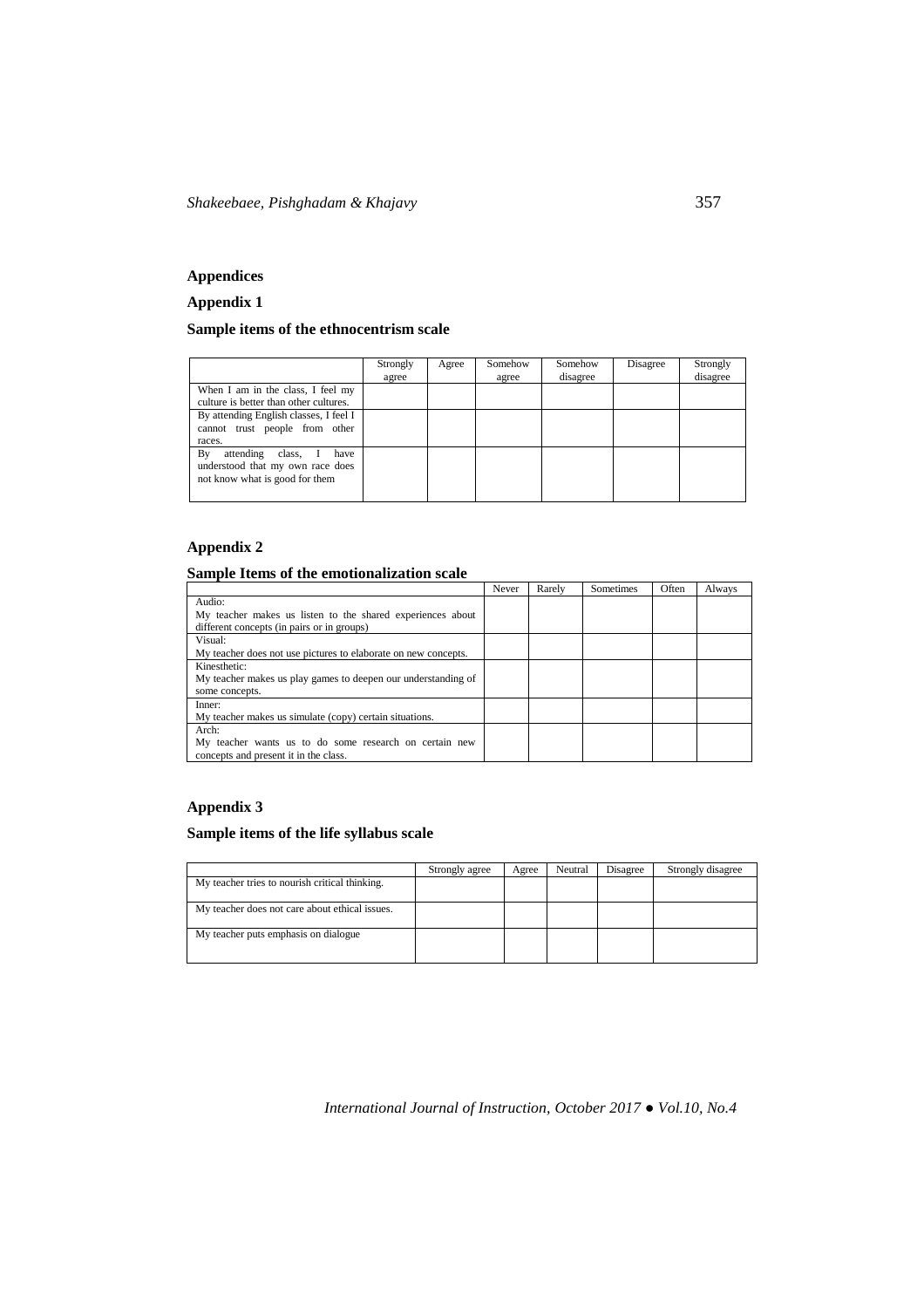#### **Turkish Abstract Etnosentrism, Duygusallaştırma ve Hayat Boyu Öğrenme Programının Yabancı Dil Başarısında İncelenmesi**

Toplumsal etkileşimlerde etnosentrizmin önemi ve bunun dil öğrenme ve öğretim üzerindeki etkisi göz önüne alındığında, bu çalışma hayat bilgisi ve etnosentrik görüşlerin duygusallaştırılması arasındaki olası ilişkileri yabancı dil başarı (FLA) skorlarını kullanarak araştırmayı amaçlamaktadır. Olası etkileşimleri incelemek için Yapısal Eşitlik Modellenmesi (SEM) kullanılmıştır. Bulgular, duygusallaştırmanın bir parçası olarak katılımın daha yüksek FLA puanlarına yol açmasına karşın ters sonuçlara işaret ettiğini göstermiştir. Buna ek olarak, sonuçlar, yaşam sürecinin dil boyutunun daha yüksek FLA puanlarına yol açtığını ve etnosentrizmanın FLA ile daha az ilişkili olduğu ortaya çıkarmıştır.

Anahtar Kelimeler: duygusallaştırma, etnosentrizm, yaşam süreci, yabancı dil başarı puanı, yabancı dil, dil başarısı

#### **French Abstract En examinant Ethnocentrisme, Emotionalization et Programme de Vie dans Accomplissement de Langue étrangère**

Étant donné l'importance d'ethnocentrisme dans des interactions sociales et son influence sur l'apprentissage des langues et l'enseignement, l'étude présente a l'intention d'explorer les relations possibles entre l'utilisation du programme de vie et emotionalization sur des vues ethnocentriques utilisant l'accomplissement de langue étrangère (FLA) le grand nombre. L'équation structurelle modelant (SEM) a été utilisée pour examiner les interactions possibles. Les conclusions ont indiqué que tandis qu'exvolvement, comme une partie d'emotionalization, mène au grand nombre FLA plus haut, la participation montre les résultats opposés. De plus, les résultats ont révélé que l'aspect de langue du programme de vie mène au grand nombre FLA plus haut et l'ethnocentrisme est moins relaté à FLA.

Mots Clés: emotionalization, ethnocentrisme, programme de vie, score d'accomplissement de langue étrangère, langue étrangère, accomplissement de langue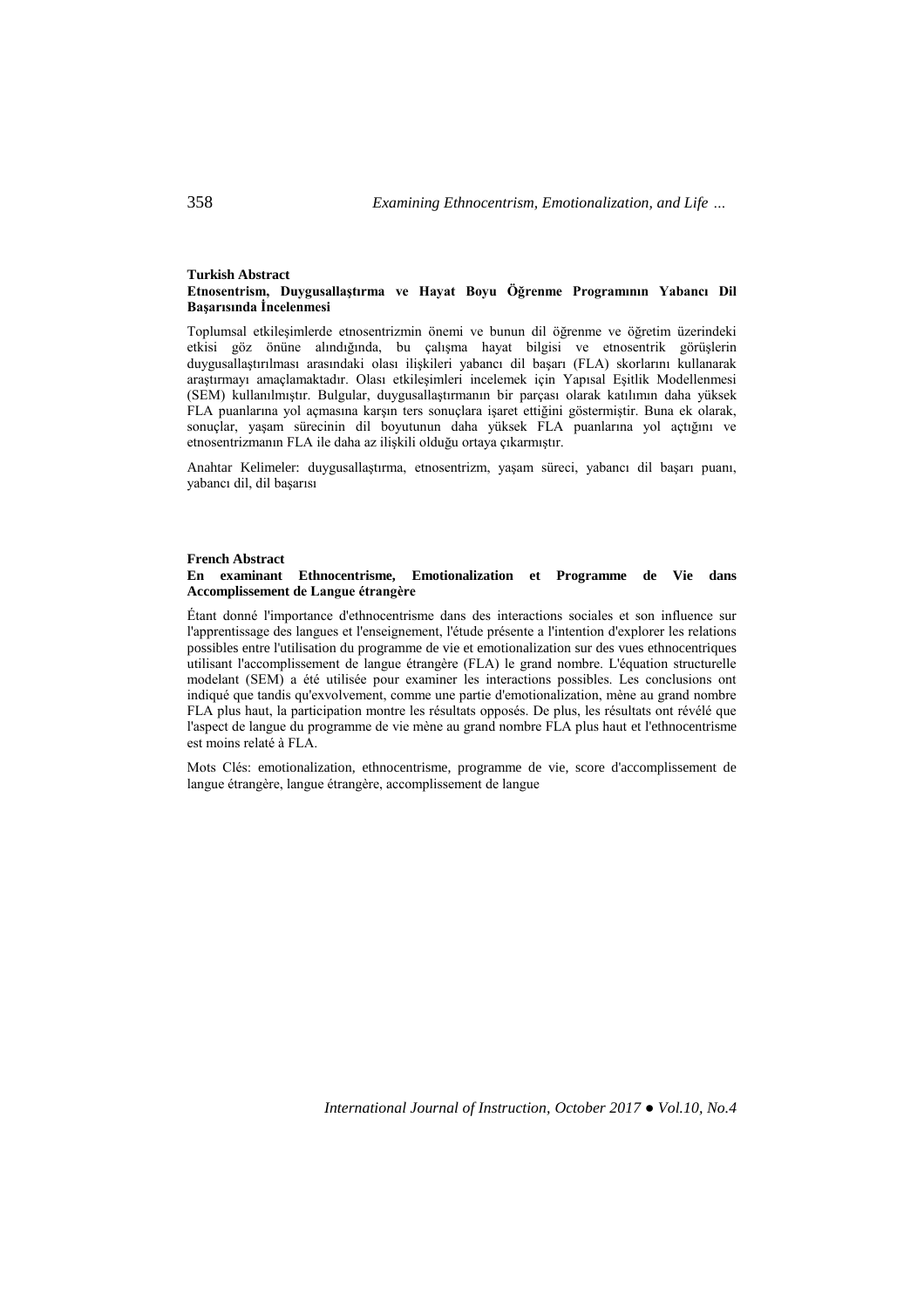#### **Arabic Abstract**

# **دراسة العرقية ، والعاطفية، والحياة المنهج في تحقيق اللغة األجنبية**

وبالنظر إلى أهمية النزعة العرقية في التفاعالت االجتماعية وتأثيرها على تعلم اللغة والتعلم، فإن هذه الدراسة تعتزم استكشاف العالقات المحتملة بين استخدام منهج الحياة والعاطفة في وجهات النظر اإلثنية باستخدام درجات اإلنجاز في اللغة األجنبية )FLA). تم استخدام نمذجة المعادالت الهيكلية )SEM )لدراسة التفاعالت الممكنة. وأظهرت النتائج أنه في حين أن إكسفولفيمنت، كجزء من االنفعاالت، ويؤدي إلى أعلى درجات فال، والتدخل يظهر نتائج عكسية. باإلضافة إلى ذلك، كشفت النتائج أن الجانب اللغوي لمنهج الحياة يؤدي إلى درجات أعلى FLA ، ووجد أن النزعة العرقية أقل ارتباطا ب .FLA

الكلمات الرئيسية: العاطفية، العرقية ، منهج الحياة، درجة إنجاز اللغة األجنبية، اللغة األجنبية، اإلنجاز اللغوي

# **German Abstract**

### **Untersuchen Ethnocentrism, Emotionalisierung und Leben Syllabus in Fremdsprache Leistung**

Angesichts der Bedeutung des Ethnozentrismus in sozialen Interaktionen und ihres Einflusses auf das Sprachenlernen und -unterricht beabsichtigt die vorliegende Studie, die möglichen Beziehungen zwischen dem Lebenssuch und der Emotionalisierung auf ethnozentrischen Ansichten mit Hilfe der Fremdsprachenerfolg (FSE) zu erforschen. Structural equation modelling (SEM) wurde genutzt, um die möglichen Wechselwirkungen zu untersuchen. Die Ergebnisse zeigten, dass während der Exvolvement, als Teil der Emotionalisierung, führt zu höheren FSE-Scores, Beteiligung zeigt die entgegengesetzten Ergebnisse. Darüber hinaus zeigten die Ergebnisse, dass der sprachliche Aspekt des Lebens-Lehrplans zu höheren FSE-Scores führt, und der Ethnozentrismus wurde weniger mit FSE verwandt.

Schlüsselwörter: emotionalisierung, ethnozentrismus, lebenssuch, fremdsprachenerfolg, fremdsprache, sprachkenntnisse

#### **Malaysian Abstract Memeriksa Etnocentrism, Emosionalisasi, dan Silibus Hidup dalam Pencapaian Bahasa Asing**

Memandangkan kepentingan etnosentrisme dalam interaksi sosial dan pengaruhnya terhadap pembelajaran dan pengajaran bahasa, kajian ini bertujuan untuk meneroka hubungan yang mungkin antara menggunakan sukatan pelajaran hidup dan emosionalisasi pada pandangan etnocentric menggunakan skor bahasa pencapaian bahasa (FLA). Pemodelan persamaan struktur (SEM) digunakan untuk meneliti interaksi yang mungkin. Penemuan menunjukkan bahawa sementara kesungguhan, sebagai sebahagian daripada emosionalisasi, membawa kepada skor FLA yang lebih tinggi, penglibatan menunjukkan hasil yang bertentangan. Di samping itu, keputusan menunjukkan bahawa aspek bahasa sukatan pelajaran hidup membawa kepada skor FLA yang lebih tinggi, dan etnosentrisme didapati kurang berkaitan dengan FLA.

Kata Kunci: emosionalisasi, etnosentrisme, sukatan pelajaran hidup, skor pencapaian bahasa asing, bahasa asing, pencapaian bahasa